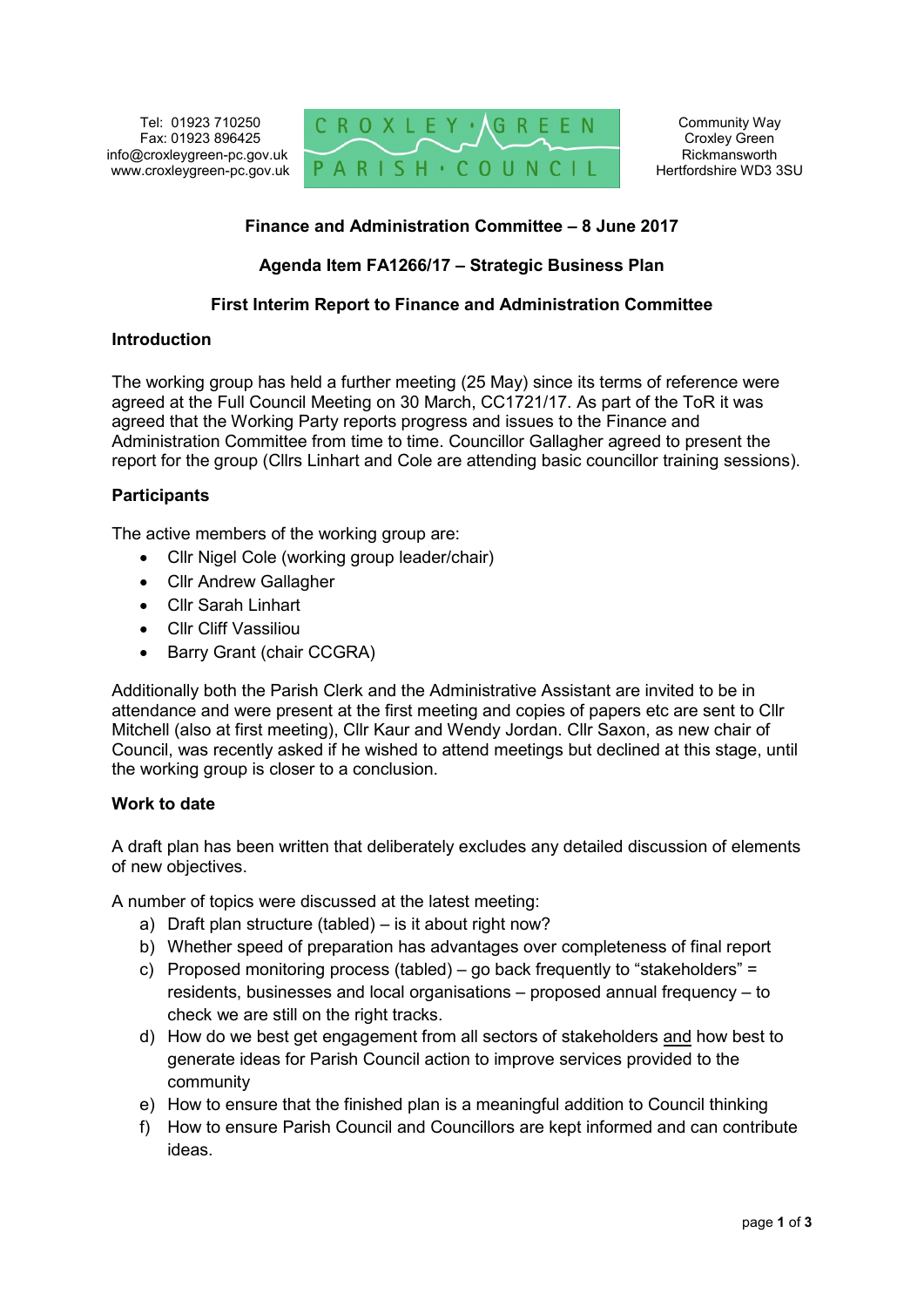After discussion the following are the broad conclusions reached, presented in the same order:

- a) A structure outline was presented to the group (attached to this report) and was agreed to be fit for purpose, subject to any comments, corrections and improvements offered by F&A/FCM.
- b) We concluded that the most appropriate process is get a draft plan out as quickly as possible and then refine it, rather than spending a long time trying to write a perfect plan.
	- a. Some improvements that may be made a later date could include considering parish services longitudinally such as
		- i. such as age group (babies/pre-school, children, youths, adults, senior citizens)
		- ii. by education groups (nursery, infant, primary, GCSE, 16-19, university, school age children, mature, U3A)
		- iii. pre work, in work, retired
	- b. Concern that it does not provide a method for analysis / identifying gaps or opportunities
	- c. Agreed that such an analysis could be used as a framework to challenge the current business as usual and stimulate thinking on gaps and opportunities (remembering that other levels of local and national government have the main responsibilities)
- c) Agree, beyond the diagrammatic representation, how to get regular confirmation from stakeholders that the plan remains fit for purpose.
	- a. Concern that consultation can be a lengthy process
	- b. How do we involve Byewaters (semi-detached from main body of CG, vehicular access from business park; pedestrian access via canal and Moor Lane) in parish activities?
	- c. Concern that consultation can be an excess use of scarce parish resources
- d) At what stage are we going to be generating ideas to improve the area?
	- a. Once we have described / summarised the council's current 'business as usual' activities.
	- b. Use the draft plan as a 'stalking horse' to attract informed criticism
	- c. Logically part of generating the future five year plan
	- d. Need to cost activities, both continuing activities and proposed new activities, so that the proposals can be realistic and achievable
	- e. Need to involve a wider audience in generating ideas for improvement / change
	- f. Possibly gather opinions at Revels and at Croxfest?
	- g. Possibly extend the next CGRA meeting to discuss issues and generate ideas (Barry Grant to gain agreement from CGRA and report back. Choice between early July or mid September.
	- h. At the first meeting of the group we discussed a number of options for reaching residents and other stakeholders, including Facebook and other social media including the Council website; surveys both paper and online; leaflet drops; articles in local paper (eg MyCroxley and Watford Observer). There is a sense (see above) that face to face contact is a better method.